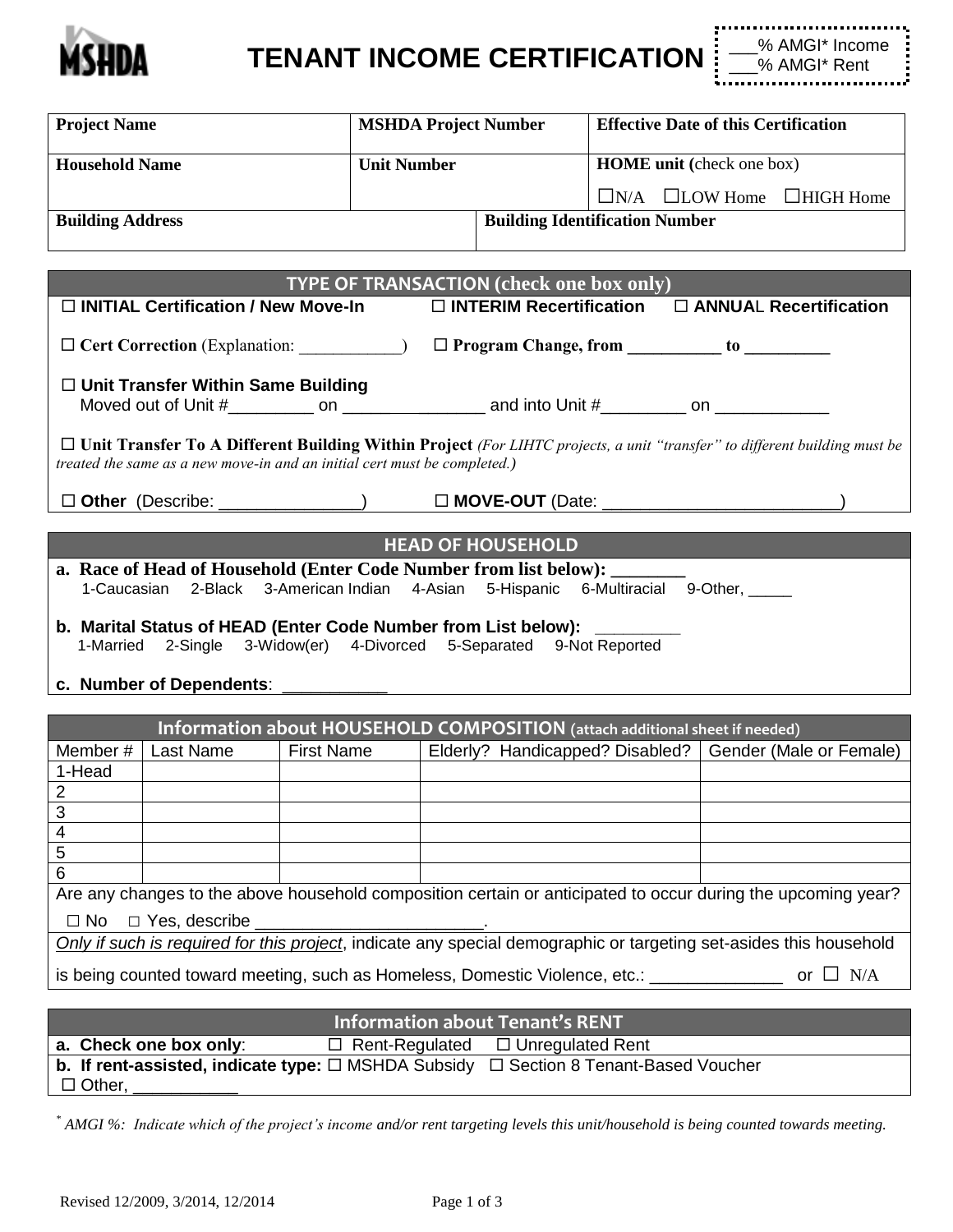$\Box$  Initial Certification  $\Box$  Recertification  $\Box$  Other

Effective Date: Move-in Date: (MM/DD/YYYY)

## **PART I - DEVELOPMENT DATA**

| <b>Property Name:</b> | County: | BIN |
|-----------------------|---------|-----|
|-----------------------|---------|-----|

| Address: |
|----------|
|          |

Unit Number: # Bedrooms:

| PART II. HOUSEHOLD COMPOSITION |           |                                |                                      |                               |                                       |                                      |
|--------------------------------|-----------|--------------------------------|--------------------------------------|-------------------------------|---------------------------------------|--------------------------------------|
| <b>HH</b><br>Mbr#              | Last Name | First Name &<br>Middle Initial | Relationship to Head<br>of Household | Date of Birth<br>(MM/DD/YYYY) | F/T<br>Student<br>$(Y \text{ or } N)$ | Social Security<br>or Alien Reg. No. |
|                                |           |                                | <b>HEAD</b>                          |                               |                                       |                                      |
| 2                              |           |                                |                                      |                               |                                       |                                      |
| 3                              |           |                                |                                      |                               |                                       |                                      |
| 4                              |           |                                |                                      |                               |                                       |                                      |
| 5                              |           |                                |                                      |                               |                                       |                                      |
| 6                              |           |                                |                                      |                               |                                       |                                      |
|                                |           |                                |                                      |                               |                                       |                                      |

| PART III. GROSS ANNUAL INCOME (USE ANNUAL AMOUNTS) |                                        |                        |                          |              |  |  |  |
|----------------------------------------------------|----------------------------------------|------------------------|--------------------------|--------------|--|--|--|
| <b>HH</b>                                          | (A)                                    | (B)                    | (C)                      | (D           |  |  |  |
| Mbr#                                               | <b>Employment or Wages</b>             | Soc. Security/Pensions | <b>Public Assistance</b> | Other Income |  |  |  |
|                                                    |                                        |                        |                          |              |  |  |  |
|                                                    |                                        |                        |                          |              |  |  |  |
|                                                    |                                        |                        |                          |              |  |  |  |
|                                                    |                                        |                        |                          |              |  |  |  |
|                                                    |                                        |                        |                          |              |  |  |  |
| <b>TOTALS</b>                                      | \$                                     |                        | \$                       |              |  |  |  |
|                                                    | Add totals from (A) through (D), above |                        |                          |              |  |  |  |
|                                                    | $INCOME(E)$ :                          |                        |                          |              |  |  |  |

|  |                                    | $\sim$ |  |
|--|------------------------------------|--------|--|
|  | <b>PART IV. INCOME FROM ASSETS</b> |        |  |

| _____________________________________ |                                                                  |                    |                                             |                          |  |  |
|---------------------------------------|------------------------------------------------------------------|--------------------|---------------------------------------------|--------------------------|--|--|
| <b>Hshid</b>                          | (F                                                               | (G)                | (H)                                         |                          |  |  |
| Mbr#                                  | Type of Asset                                                    | C/I                | Cash Value of Asset                         | Annual Income from Asset |  |  |
|                                       |                                                                  |                    |                                             |                          |  |  |
|                                       |                                                                  |                    |                                             |                          |  |  |
|                                       |                                                                  |                    |                                             |                          |  |  |
|                                       |                                                                  |                    |                                             |                          |  |  |
|                                       |                                                                  |                    |                                             |                          |  |  |
|                                       |                                                                  | TOTALS: \\$        |                                             | \$                       |  |  |
|                                       | Enter Column (H) Total                                           | Passbook Rate      |                                             |                          |  |  |
|                                       | If over \$5000                                                   | 0.06%              | Imputed Income<br>(J).<br>$\qquad \qquad =$ | \$                       |  |  |
|                                       | Enter the greater of the total of column I, or J: imputed income |                    |                                             |                          |  |  |
| <b>ASSETS (K)</b>                     |                                                                  |                    |                                             |                          |  |  |
|                                       | $\cdots$ $\cdots$                                                | .<br>$\sim$ $\sim$ | $\cdots$<br>. <i>. .</i>                    | $\overline{\phantom{a}}$ |  |  |

(L) Total Annual Household Income from all Sources  $[Add (E) + (K)]$  \$

## **HOUSEHOLD CERTIFICATION & SIGNATURES**

The information on this form will be used to determine maximum income eligibility. I/we have provided for each person(s) set forth in Part II acceptable verification of current anticipated annual income. I/we agree to notify the landlord immediately upon any member of the household moving out of the unit or any new member moving in. I/we agree to notify the landlord immediately upon any member becoming a full time student.

Under penalties of perjury, I/we certify that the information presented in this Certification is true and accurate to the best of my/our knowledge and belief. The undersigned further understands that providing false representations herein constitutes an act of fraud. False, misleading or incomplete information may result in the termination of the lease agreement.

| <b>.</b><br>Signature | (Date)      | <b>.</b><br><i>i</i> gnature | , <i>Date`</i>  |
|-----------------------|-------------|------------------------------|-----------------|
| Signature<br>- ס<br>. | (Date)<br>. | $\sim$<br>ignature<br>.      | , <i>Date</i> ≀ |